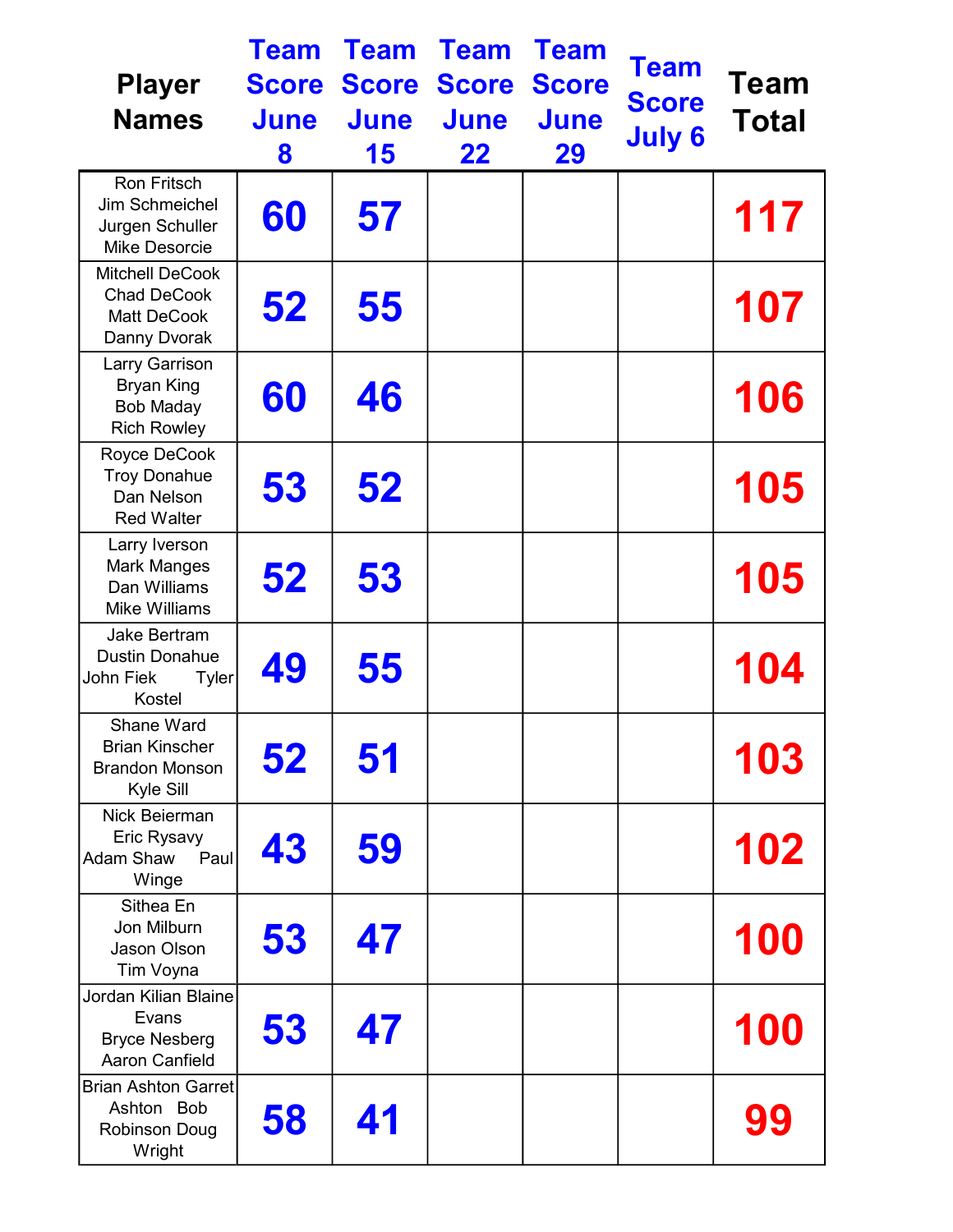| <b>Eric Boline</b><br><b>Mike Carpenter</b>                                                 | 48 | 50 |  | 98 |
|---------------------------------------------------------------------------------------------|----|----|--|----|
| Josh Hougen<br><b>Isaac Savedra</b>                                                         |    |    |  |    |
| <b>Tristan Lehman</b><br><b>Nik Thiel</b><br><b>Ryan McCormick</b><br><b>Derek Golliher</b> | 50 | 47 |  | 97 |
| Pat Chamberlain<br><b>Chip Heimsness</b><br>Phil Johnson<br><b>Ben Pehling</b>              | 48 | 49 |  | 97 |
| Lee Christianson<br><b>Sean Collett</b><br><b>Chris Kiese</b><br>Phil Lien                  | 46 | 51 |  | 97 |
| Nate Cunningham<br>Mark Moehnke Bob<br>Yennie<br>Dave<br>Yennie                             | 53 | 43 |  | 96 |
| Joe Riess<br><b>Wyatt Trester</b><br>Matt Breitbarth<br>Alex Heaser                         | 44 | 52 |  | 96 |
| Jeff Jaeger<br>Kent VanTassel<br><b>Bob Frank</b><br>Paul VanTassel                         | 47 | 48 |  | 95 |
| Jim Braaten<br>Juan Murillo<br><b>Chuck Smith</b><br><b>Tony Voll</b>                       | 47 | 47 |  | 94 |
| <b>Tony Bowe</b><br>Ryan Ellingson<br>Sean Haggerty<br><b>Ben Ochs</b>                      | 46 | 48 |  | 94 |
| Tad<br>Eric Klee<br><b>Holtegaard Ross</b><br><b>Rowsey Russ</b><br>Swanson                 | 45 | 47 |  | 92 |
| Kaleb DeCook<br>Nick Heim<br>Nick Heim Jr Colten<br><b>Stier</b>                            | 43 | 49 |  | 92 |
| Jeff Hohmeister<br>Dustin Hookom<br><b>Mike Powell</b><br><b>Mike</b><br>Nadeau             | 46 | 44 |  | 90 |
| Jeremy Ferrie<br><b>Carter Lekatz</b><br><b>Trevor Wiles</b><br>Nate Zahradnik              | 46 | 44 |  | 90 |